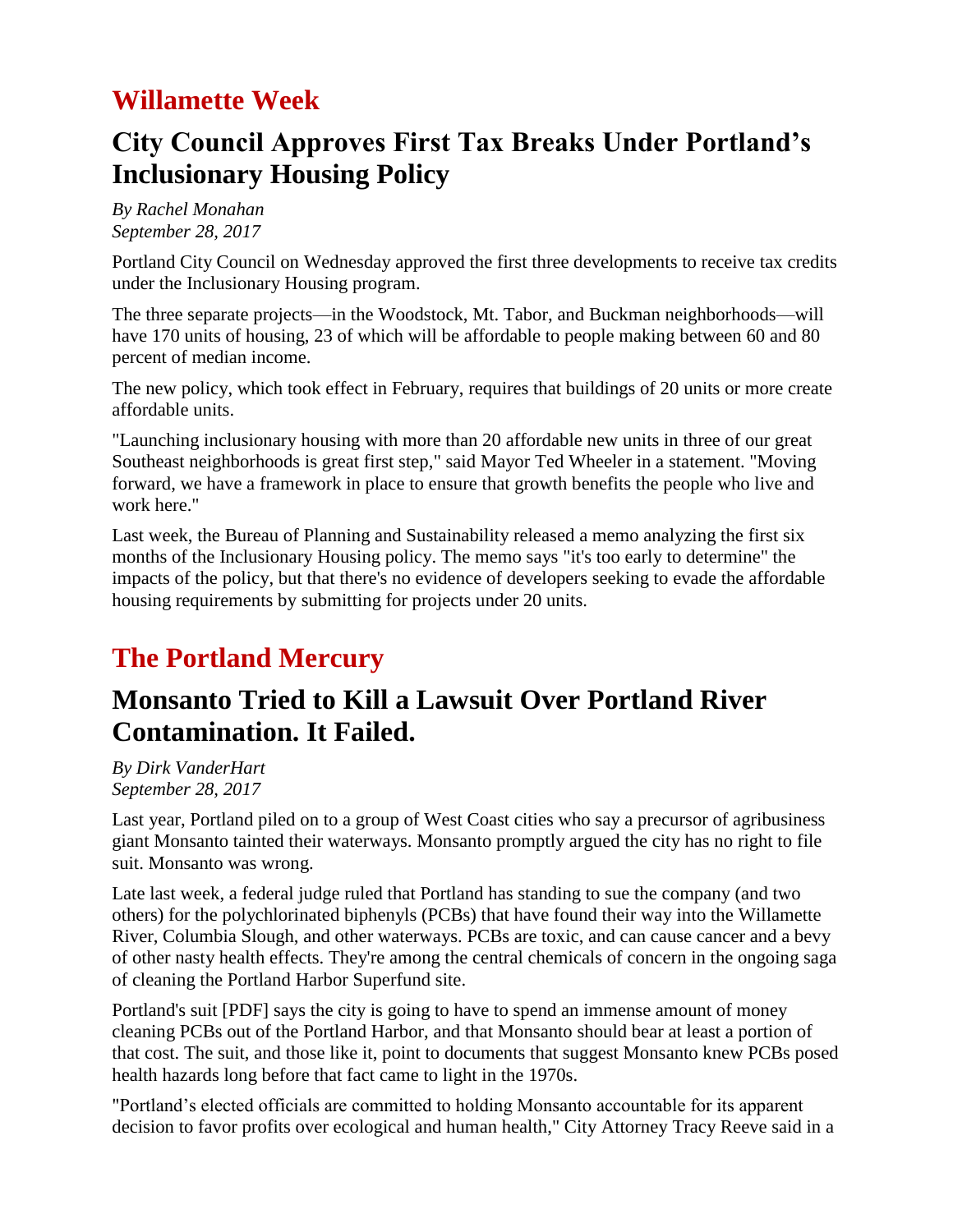statement when the city decided to sue in March 2016. "Monsanto profited from selling PCBs for decades and needs to take responsibility for cleaning up after the mess it created."

Monsanto sought to have those claims dismissed [PDF], arguing that the company that exists today shares only a name with the industrial concern the churned out PCBs, among other things. It said Portland's lawsuit was making overreaching claims, and that the city didn't have proper standing to file a suit.

In a September 22 ruling [PDF], US District Judge Michael Mosman disagreed. Concurring with the recommendations of a federal magistrate judge, Mosman found "the City's allegation that it has suffered a special injury by having to expend funds to investigate, monitor, analyze, and remediate PCB contamination is sufficient to establish standing" in court. In doing so, he swatted aside a central portion of Monsanto's motion to dismiss the case.

Mosman did dismiss a number of Portland's claims against Monsanto, because he found the city didn't sufficiently prove it owned the property that is affected by PCBs. The judge is giving city attorneys time to amend their arguments on those claims.

Before it was solely an agriculture company, Monsanto was known as Monsanto Chemical Co., and was the only company in the US producing PCBs (the two additional companies named in the suit are spin-offs of the former chemical company). From the 1930s to the 1970s, the chemicals were seen as useful coolants and lubricants. But they present a huge array of health concerns, and they're extremely hard to get rid of.

As the EPA notes:

PCBs do not readily break down once in the environment. They can remain for long periods cycling between air, water and soil. PCBs can be carried long distances and have been found in snow and sea water in areas far from where they were released into the environment. As a consequence, they are found all over the world.

Monsanto's been found liable for PCBs in the past. Last year, a St. Louis jury ordered the company to pay \$46.5 million to people who'd suffered health problems because of the chemical.

### **OPB**

#### **Portland's Lawsuit Against Monsanto Proceeds, With Some Claims Dismissed**

*By Tony Schick September 28, 2017*

The City of Portland and Port of Portland can proceed with lawsuits against Monsanto, but a judge has dismissed several of the city's claims over chemical contamination of the city's waterways.

Portland is one of eight West Coast cities, including Seattle and Spokane, with pending lawsuits against the agrochemical corporation. The suits focus on lasting contamination from polychlorinated biphenyls or PCBs, a now-banned group of chemicals widely used decades ago, often as coolants or lubricants in electrical equipment.

Monsanto has now lost attempts to dismiss such cases in Oregon, Washington and California.